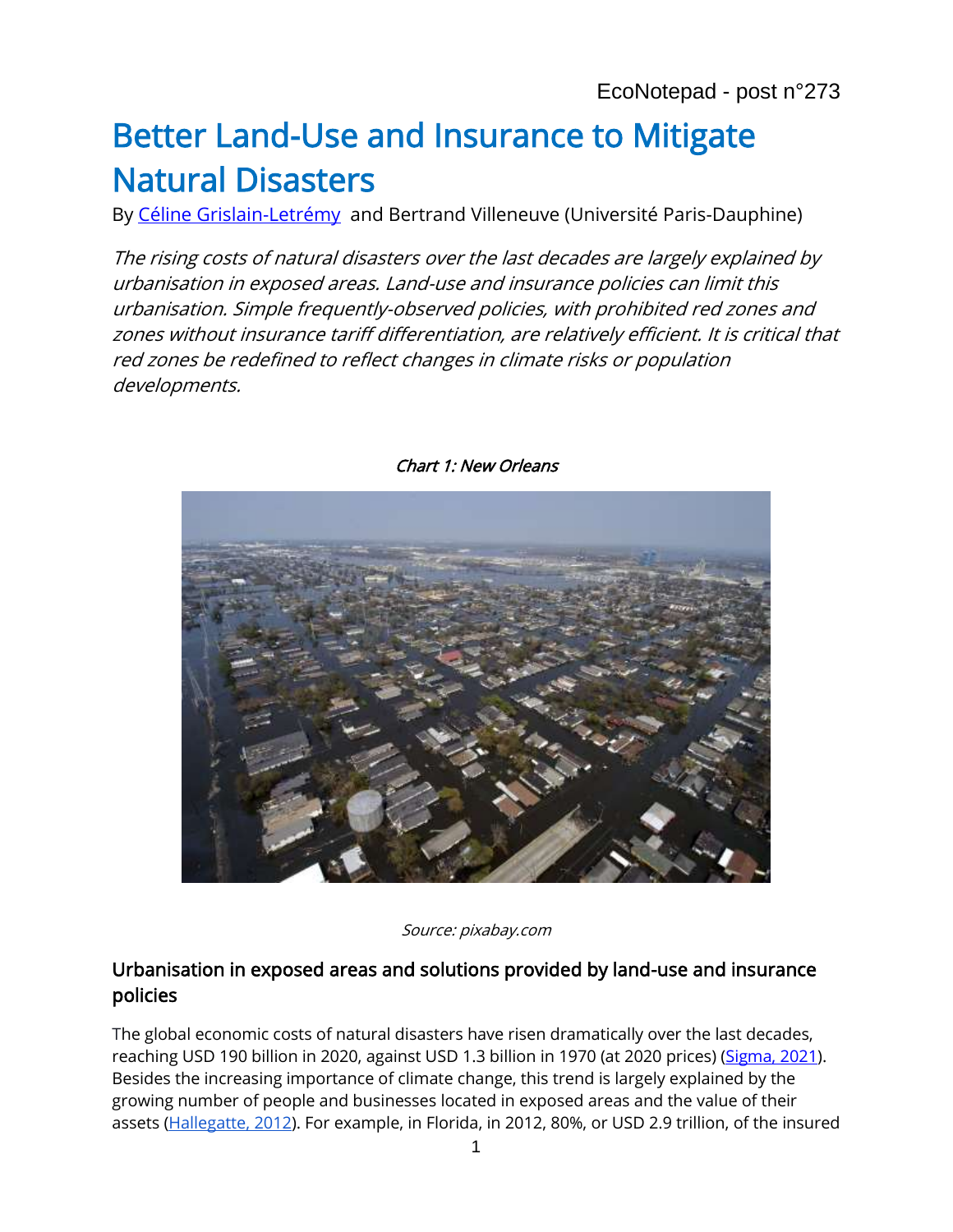# EcoNotepad - post n°273

assets were already located near the coasts. In China, in 2004, 50% of the population and twothirds of the agricultural and industrial product value were concentrated in the 8% of the land area located in the mid- and downstream parts of the seven major flood-prone rivers.

This growing urbanisation in exposed areas is partly due to amenities linked to risk: riversides are attractive. Perception biases, such as underestimating risk or forgetting past events, play their roles. Local public authorities may also fail to communicate on actual risks for fear that the attractiveness or the value of real estate assets might be adversely affected. Economic incentives matter: when households who settle in exposed areas do not have to bear the full cost of the risk as it is not priced into insurance contracts, this favours urbanisation. Our focus here and in our article [\(Grislain-Letrémy and Villeneuve, 2019\)](https://link.springer.com/article/10.1057/s10713-018-0032-0) is on this type of free-riding. We limit our scope to the non-life losses from these disasters.

The solutions to control urbanisation in exposed areas combine land-use and insurance policies. Land-use policies sometimes lead to decisive actions, such as the acquisition by the Federal Emergency Management Agency of nearly 4,500 flood-prone homes in Missouri after the 1993 Great Flood. Insurance policies can also limit free-riding by making households and businesses located in exposed areas pay for the risk they take. For example, the earthquake insurance premiums in Japan or the flood insurance premiums in the United States increase with respect to the risk exposure. Even in these cases, the premium increase is regulated.

#### Risk capitalisation in property values and the impact of insurance prices

Asset values should reflect differences in risk. Thus, the value of property in a flood zone is depreciated by the real estate market. If insurance is available, the negative capitalisation originates from insurance premiums. Empirical studies based on the hedonic price method confirm that real estate markets value the capitalised flow of disaster insurance premiums [\(Bin](https://www.jstor.org/stable/25145263)  [et al., 2008,](https://www.jstor.org/stable/25145263) [Harrison et al](https://www.jstor.org/stable/24887245).[, 2001,](https://www.jstor.org/stable/24887245) [MacDonald et al](https://www.jstor.org/stable/252950).[, 1990\)](https://www.jstor.org/stable/252950). Experience shows that real estate prices react more to insurance premiums revisions than to other risk revelations (Skantz and [Strickland, 1987\)](https://www.jstor.org/stable/44095207).

Insurance is often location-blind. The first type is disaster assistance by the state in Australia, China, and in many European countries, where private insurance is either non-existent or purchased by few households or firms. The second type is the legally non-discriminatory insurance pricing, such as in Denmark, France, Spain, or Switzerland. In most countries, this inefficient pricing of either of the two types is accompanied by construction prohibition.

Under location-blind insurance, and assuming that the insurance is complete, then all the properties become artificially equivalent, leading to greater urbanisation of the most risky places. In practice, this negative effect is somewhat mitigated by the fact that insurance is in reality incomplete.

A typical result of economic analysis is that the insurance premiums (price incentives) are, in principle, as efficient as the zoning approach (quantity regulation). Actually, prices and zoning are even substitutes at any scale. Zoning can increase degrees of efficiency in a territory uniformly treated by insurance; insurance tariff differentiations can make up for the imperfection of zoning.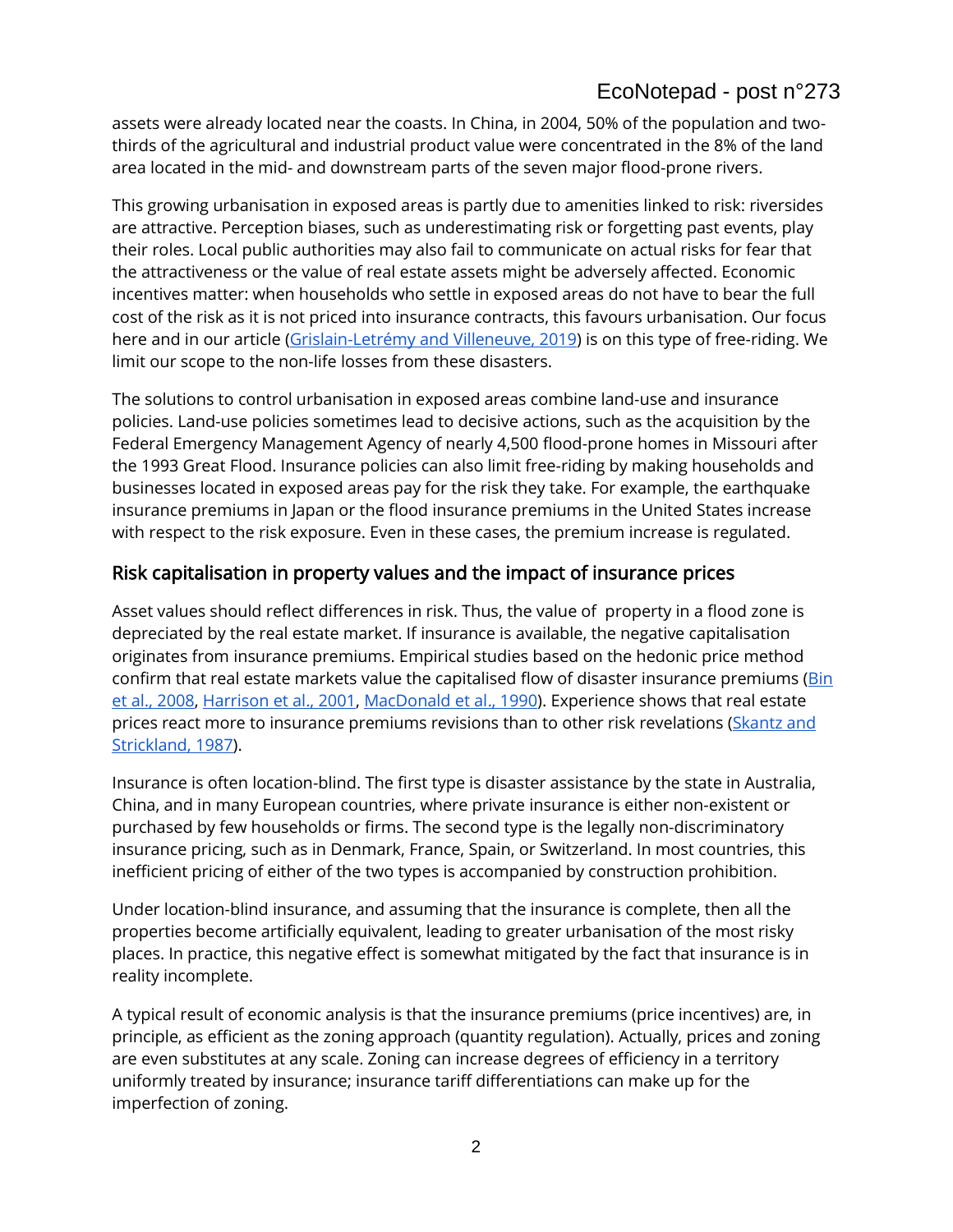## Examining the power of red zone policies

We investigate the most commonly observed policies with a prohibited red zone and a building zone without insurance tariff differentiation.



Source: Grislain-Letrémy and Villeneuve (2019)

Our simulations illustrate that the red-zone policy is relatively efficient. Location-blind premiums lead to uniform use of the whole authorised space (Chart 3, solid line); actuarially fair insurance provides smooth incentives for households to concentrate in less risky areas (dashed line). Under actuarially fair insurance, the riskiest areas are spontaneously deserted. This zone is only slightly smaller than the optimal red zone.

Chart 3: Equilibriums: actuarially fair premiums vs location-blind premiums and optimal red zone



Source: Grislain-Letrémy and Villeneuve (2019)